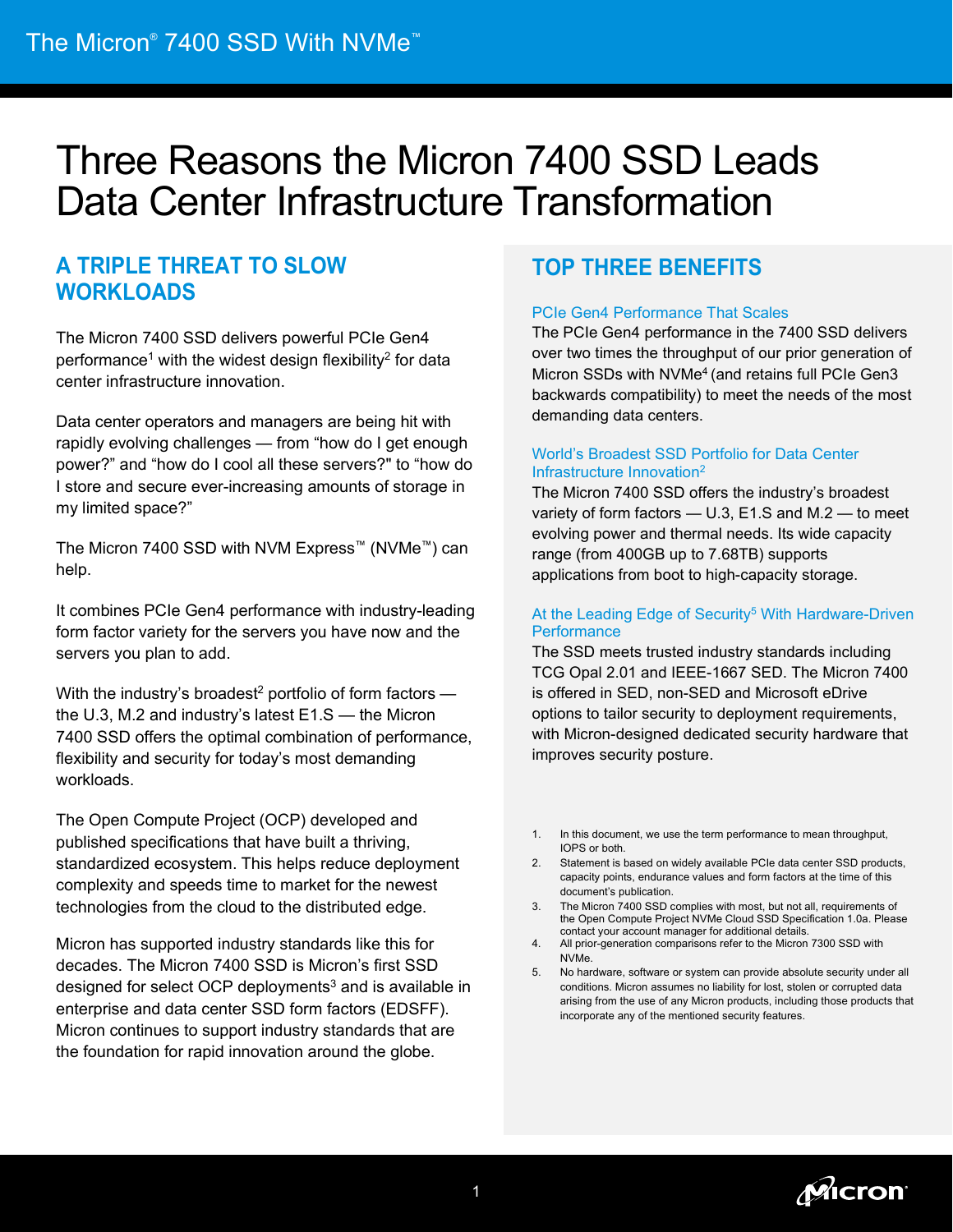### **PCIE GEN4 PERFORMANCE THAT SCALES**

The Micron 7400 SSD is PCIe Gen4 native with PCIe Gen3 compatibility, so it works well with the PCIe Gen3 platforms you already have and the PCIe Gen4 platforms you plan to use.

#### Scale your infrastructure, today and tomorrow

Worldwide infrastructure growth requires storage solutions that are ready for deployment today and designed to meet the needs of tomorrow. The transition from PCIe Gen3 to Gen4 effectively doubles the interface bandwidth. Figure 1 shows





the difference in interface bandwidth between PCIe Gen4 and Gen3 for a standard x4 interface. Note that PCIe Gen4 offers twice the interface bandwidth as Gen3. Because the Micron 7400 is Gen4 native, additional performance should be realized in Gen4 platforms.

The PCIe Gen4 specification is designed to ensure forward and backward interoperability: PCIe Gen4 devices work in a system using a Gen3 interface, and PCIe Gen3 devices work in a system with a Gen4 interface. 6

The Micron 7400 SSD uses this forward and backward compatibility to help ease the data center transition from Gen3 to Gen4. All Micron 7400 SSDs can operate in Gen4 and Gen3 platforms, making procurement and support a breeze.



**Figure 2: Shorter Data Path for NVMe vs. Legacy (SAS or SATA)**

#### About PCIe Gen4 and NVMe

PCIe Gen4 and NVMe performance go hand in hand. The NVMe protocol, runs natively over PCIe, a physical layer that is directly connected to the CPU, resulting in a much shorter data path than with legacy protocols like SAS and SATA.

Devices using SAS or SATA interfaces require additional PCIe adapters (like a host bus adapter or RAID controller) to transfer data. As seen in Figure 2, this indirect attachment requires several protocol and bus conversions, creating a longer data access path for SAS and SATA.

## **WORLD'S BROADEST SSD PORTFOLIO FOR DATA CENTER INFRASTRUCTURE INNOVATION7**

When SSDs were first introduced into data centers, they used legacy HDD form factors to facilitate integration into existing designs. Although these form factors were familiar, they were not optimal for SSDs nor for emerging, dynamic data centers. Things have changed.

SSD storage is now ubiquitous in the data center and used in many core workloads. Broad adoption and the expanded performance of NVMe SSDs have driven a need for new, optimized form factors (see Table 1).

6. See<https://pcisig.com/specifications> for specification details

7. Statement is based on widely available PCIe data center SSD products, capacity points, endurance values and form factors at the time of this document's publication.

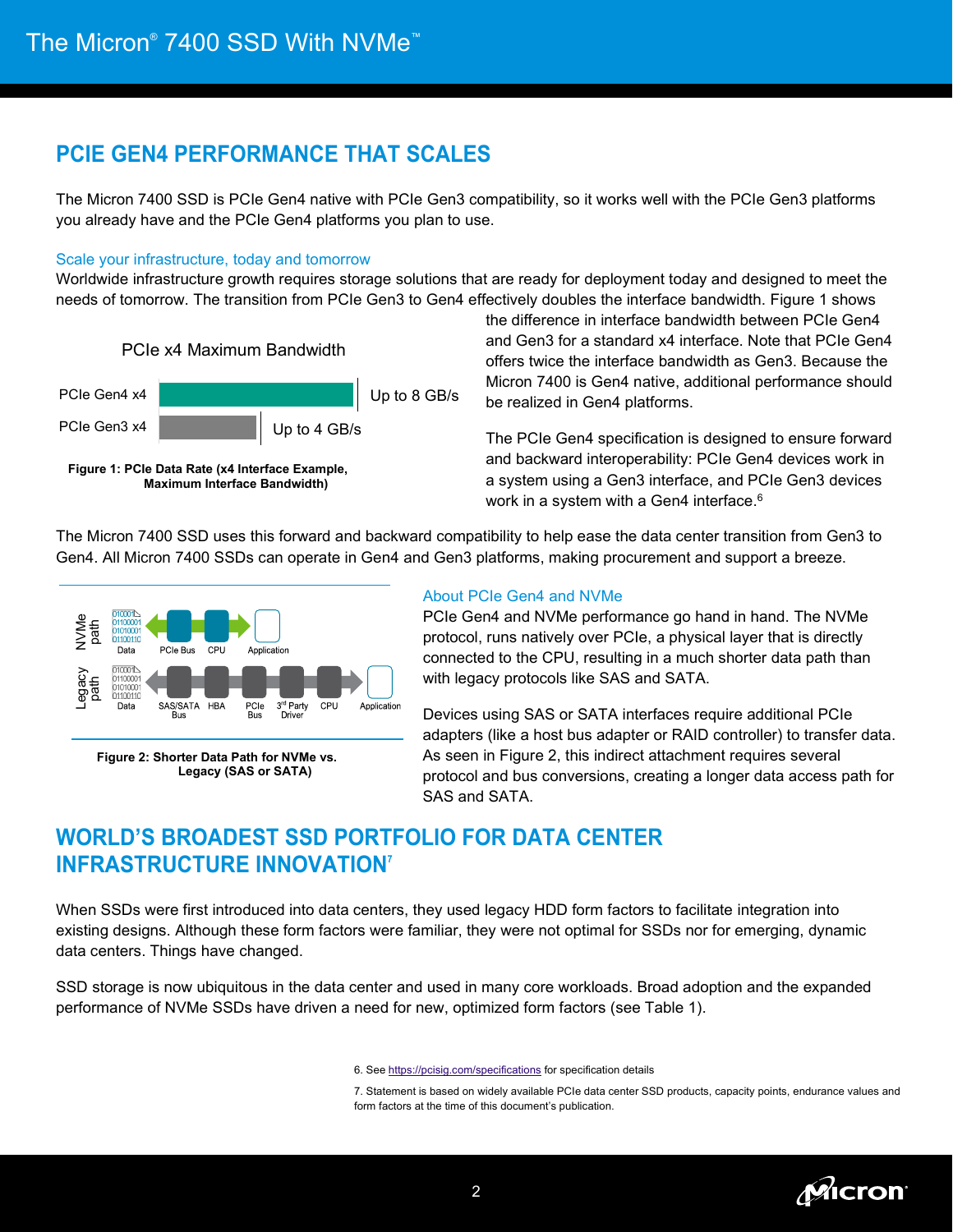#### E1.S: Designed for line of business data center and burgeoning hyperscale uses

E1.S is designed to provide the flexibility to balance performance, capacity, scale and power. Its variety of standard thicknesses are ideal for 1U platforms with different needs (5.9mm to help maximize platform density, 25mm to help maximize performance and 15mm for balanced designs).

Micron 7400 E1.S**:** Available in 5.9mm, 15mm, and 25mm z-height and in capacities from 800GB to 3.84TB.

- 4-lane PCIe with a standard EDSFF connector
- $\blacksquare$  Three thickness options (with the flexibility to meet heat dissipation, density, capacity, and performance demands)
- PCIe Gen4 support

#### U.3: Built on broad industry adoption (of the U.2 form factor)

The U.3 form factor is the latest evolution of the existing U.2 form factor standard, which has seen broad adoption in data center use.

Micron 7400 U.3: Available in a 7mm or 15mm z-height U.3 enclosure, with capacities from 800GB to 7.68TB.

- The Micron 7400 supports tri-mode (NVMe, SAS and SATA) host detection for broad platform design options. The Micron 7400 SSD itself is NVMe.
- Active SNIA and PCI-SIG SFF industry standards groups support ongoing development.
- Easy hot plug/hot add support makes service a breeze. It is a great fit for the platforms you already own.
- U.3 SSDs are fully backward compatible with U.2 hosts.<sup>9</sup>

#### M.2: Designed for internally mounted (non-hot swap), compact storage

M.2 form factors have been adopted in the data center as both a system boot solution and a compact data storage device (often in groups to improve density).

Micron 7400 M.2: The Micron 7400 SSD M.2 uses a PCIe Gen4 x4 interface in standard M.2 form factors with capacities from 400GB to 3.84TB.

- Existing industry adoption
- Active standard development
- Small with low power draw
- 22 x 80mm and 22 x 110mm M.2 form factors (broad flexibility, ideal for boot applications)



8. Statement is based on widely available PCIe data center SSD products, capacity points, endurance values and form factors at the time of this document's publication.

9. https://www.storagereview.com/news/evolving-storage-with-sff-ta-1001-u-3-universaldrive-bays

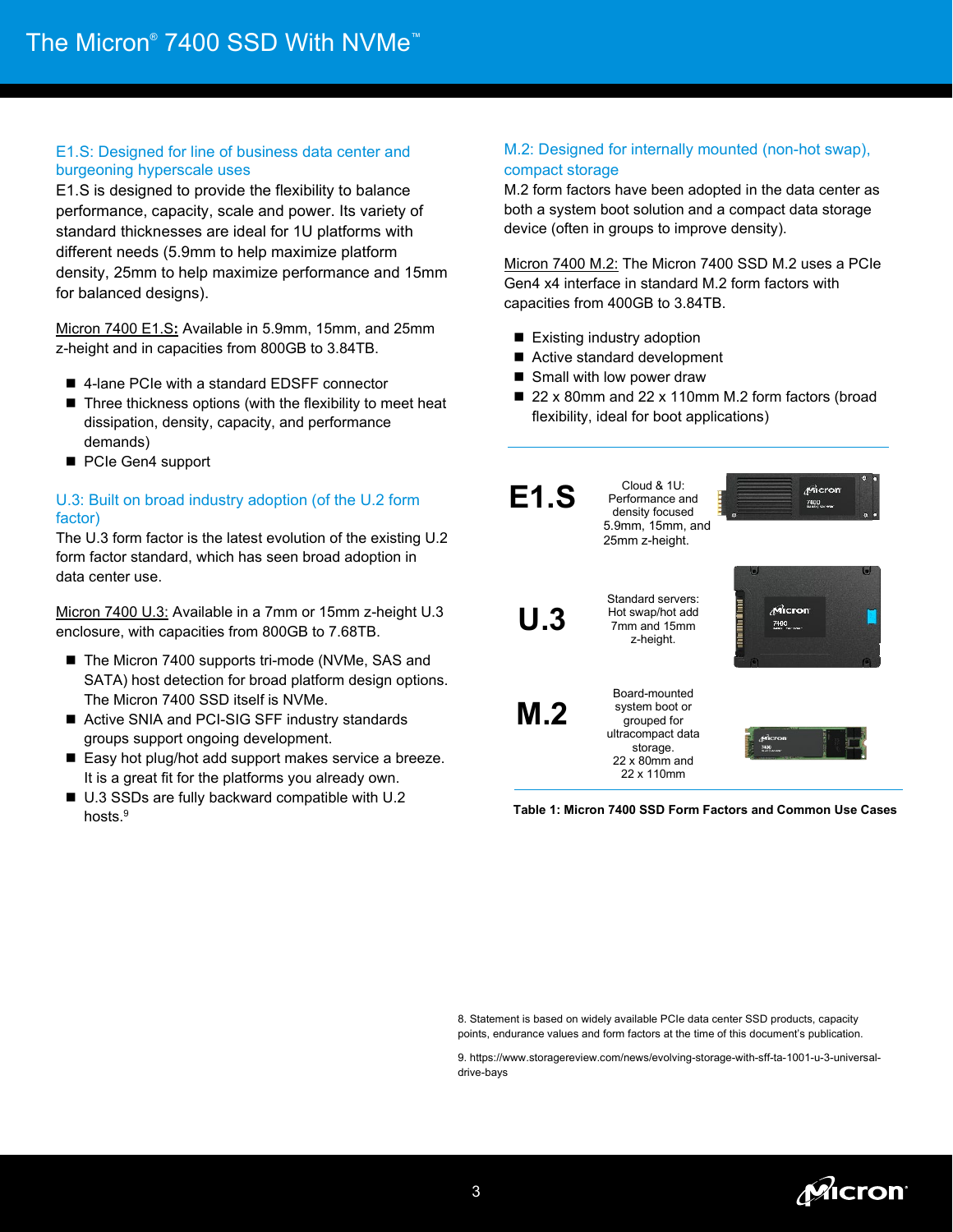### **AT THE LEADING EDGE OF SECURITY**

The Micron 7400 SSD builds on Micron's security expertise to deliver an extensive set of security features and help ensure data privacy (summarized in Table 2 below). These standards-based features are designed to enhance your ability to secure your business data. [According to CPO Magazine,](https://www.cpomagazine.com/blogs/privacy-intelligence/12-reasons-why-data-privacy-protection-brings-business-value/) data privacy can be directly tied to business value.

| <b>Hardware Security</b><br><b>Island</b>                                                                              | <b>Signed Firmware</b><br><b>Binaries</b>                                                                                                                                    | <b>Cryptographic Erase</b>                                                                                                                                                                       |
|------------------------------------------------------------------------------------------------------------------------|------------------------------------------------------------------------------------------------------------------------------------------------------------------------------|--------------------------------------------------------------------------------------------------------------------------------------------------------------------------------------------------|
| Dedicated security processing<br>hardware with physical<br>isolation delivers security-<br>related function isolation. | Firmware update images are<br>signed by Micron and verified<br>by the Micron 7400 SSD to<br>ensure they contain a valid<br>signature before a firmware<br>update is allowed. | This feature ensures data on<br>the SSD is unreadable by<br>almost any currently known<br>decryption technology. The<br>Sanitize Block Erase<br>operation can then be used to<br>eliminate data. |

#### **Configurable Namespaces**

In NVMe version 1.0, this defines a standard for locking a namespace and logical block address ranges within a namespace[. Download the](https://trustedcomputinggroup.org/wp-content/uploads/TCG_Storage-Opal_Feature_Set_CNL_v1_00_r1_00_pub.pdf)  [specification.](https://trustedcomputinggroup.org/wp-content/uploads/TCG_Storage-Opal_Feature_Set_CNL_v1_00_r1_00_pub.pdf)

| <b>Data Security Features</b>                          | <b>How it Helps</b>                                                                                                                                                                                                                                             |  |  |
|--------------------------------------------------------|-----------------------------------------------------------------------------------------------------------------------------------------------------------------------------------------------------------------------------------------------------------------|--|--|
|                                                        | Asymmetric Roots of Trust Enables authenticated revocation of root keys (in immutable ROM)                                                                                                                                                                      |  |  |
| <b>Strong Asymmetric Key Support</b>                   | Uses NIST-approved algorithms with 208-bit/3072-bit RSA encryption keys                                                                                                                                                                                         |  |  |
| <b>RSA Delegation Key Support</b>                      | Enables customers to maintain ownership of RSA keys                                                                                                                                                                                                             |  |  |
| <b>Key-Based Firmware Update</b>                       | Validates firmware using public key-based authentication prior to firmware update                                                                                                                                                                               |  |  |
| <b>Key-Based Privileged Access</b>                     | Helps protect against unauthorized privileged SSD function execution with public key-based<br>authorization                                                                                                                                                     |  |  |
| <b>Secure Boot</b>                                     | Helps ensure that the SSD firmware (including boot loader) and platform operating system have not been<br>compromised. Secure boot is designed to prevent installation and operation of unsigned software<br>(operating systems or drivers).                    |  |  |
| <b>Hardware Encryption Engine</b>                      | Uses advanced, hardware-based encryption (industry standard SHA-256). Hardware encryption can<br>improve overall system performance compared to software-based encryption.                                                                                      |  |  |
| <b>Nondisruptive Firmware Update</b>                   | Applies and activates firmware updates without requiring system restart, which reduces server downtime                                                                                                                                                          |  |  |
| <b>Security Event Logging</b>                          | Writes a log of all security-related events to an internal database. This log can be downloaded, analyzed<br>and audited.                                                                                                                                       |  |  |
| <b>TCG Opal</b>                                        | Includes a set of broadly adopted management standards designed to secure data while stored in the<br>SSD (The 7400 implements TCG Opal version 2.01; download the TCG Opal specification)                                                                      |  |  |
| <b>IEEE 1667/Microsoft eDrive</b>                      | Offers an operating system-independent protocol for authenticating storage devices that can be hot<br>inserted (see docs.microsoft.com: Enhanced Storage; About Enhanced Storage; Using Enhanced<br>Storage; and Enhanced Storage Reference)                    |  |  |
| NIST SP800-193: Platform<br><b>Firmware Resiliency</b> | Protection: Helps ensures that the platform firmware code and critical data remain in a state of integrity<br>and protected from corruption<br>Detection: Detects when firmware code and critical data have been corrupted (download the NIST<br>specification) |  |  |
| <b>FIPS-Certified</b>                                  | Includes FIPS 140-3 Level 2 certification                                                                                                                                                                                                                       |  |  |
| <b>Power-Loss Protection</b>                           | Offers both data center-class sudden power-loss protection for data at rest (written to NAND) and data in<br>flight (data being written to NAND). The Micron 7400 incorporates internal power-loss detection and<br>power holdup circuitry.                     |  |  |

**Table 2: Micron 7400 SSD Data Security Features**